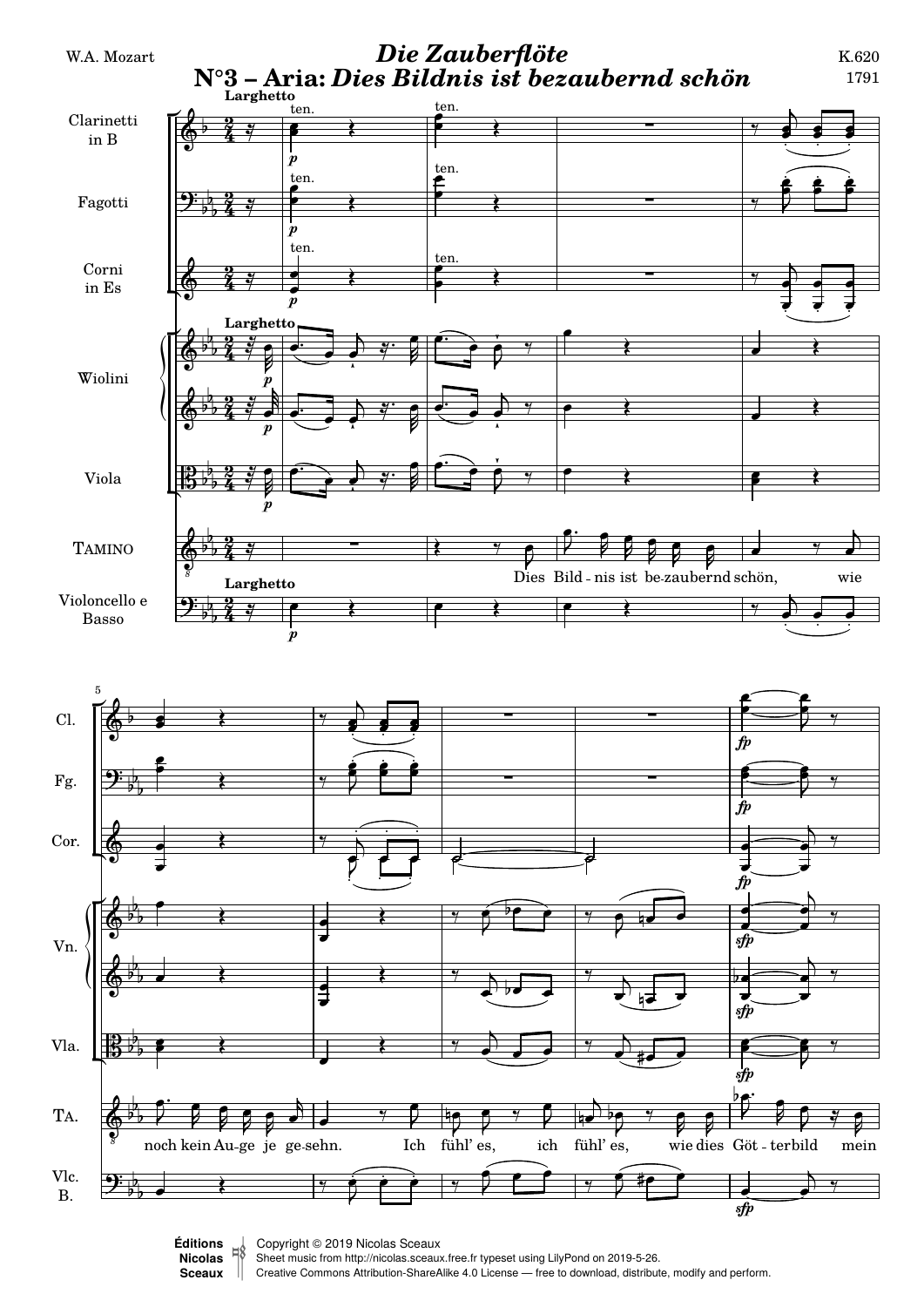



 $\textbf{Copyright} \textcircled{\small 2019} \textbf{ Nicolas} \textbf{ Sceaux} \textcolor{red}{---} \textbf{Create Commons} \textbf{Attribute} \textbf{.} \textbf{ShareAlike} \textbf{ 4.0 License}$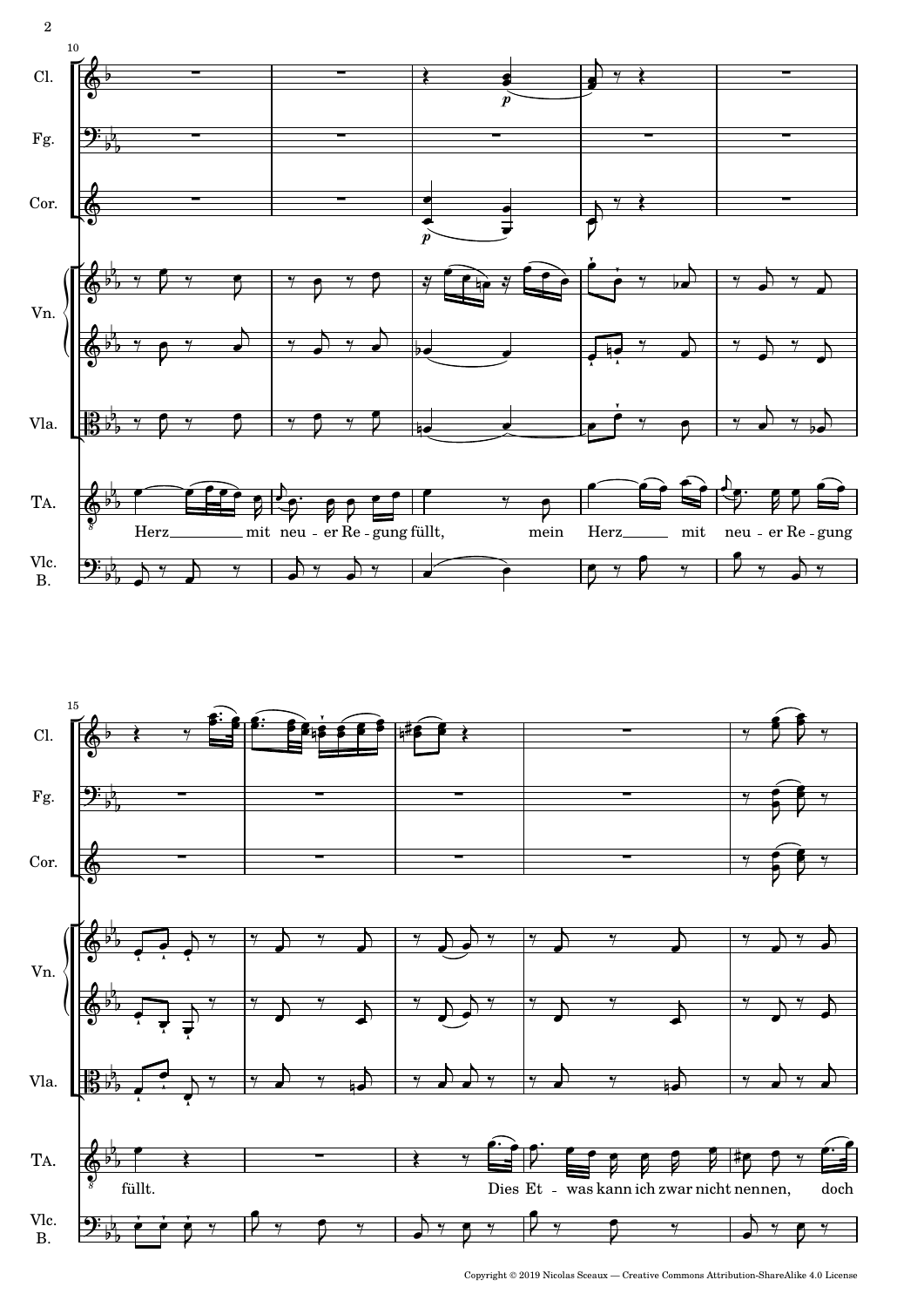



Copyright © 2019 Nicolas Sceaux — Creative Commons Attribution-ShareAlike 4.0 License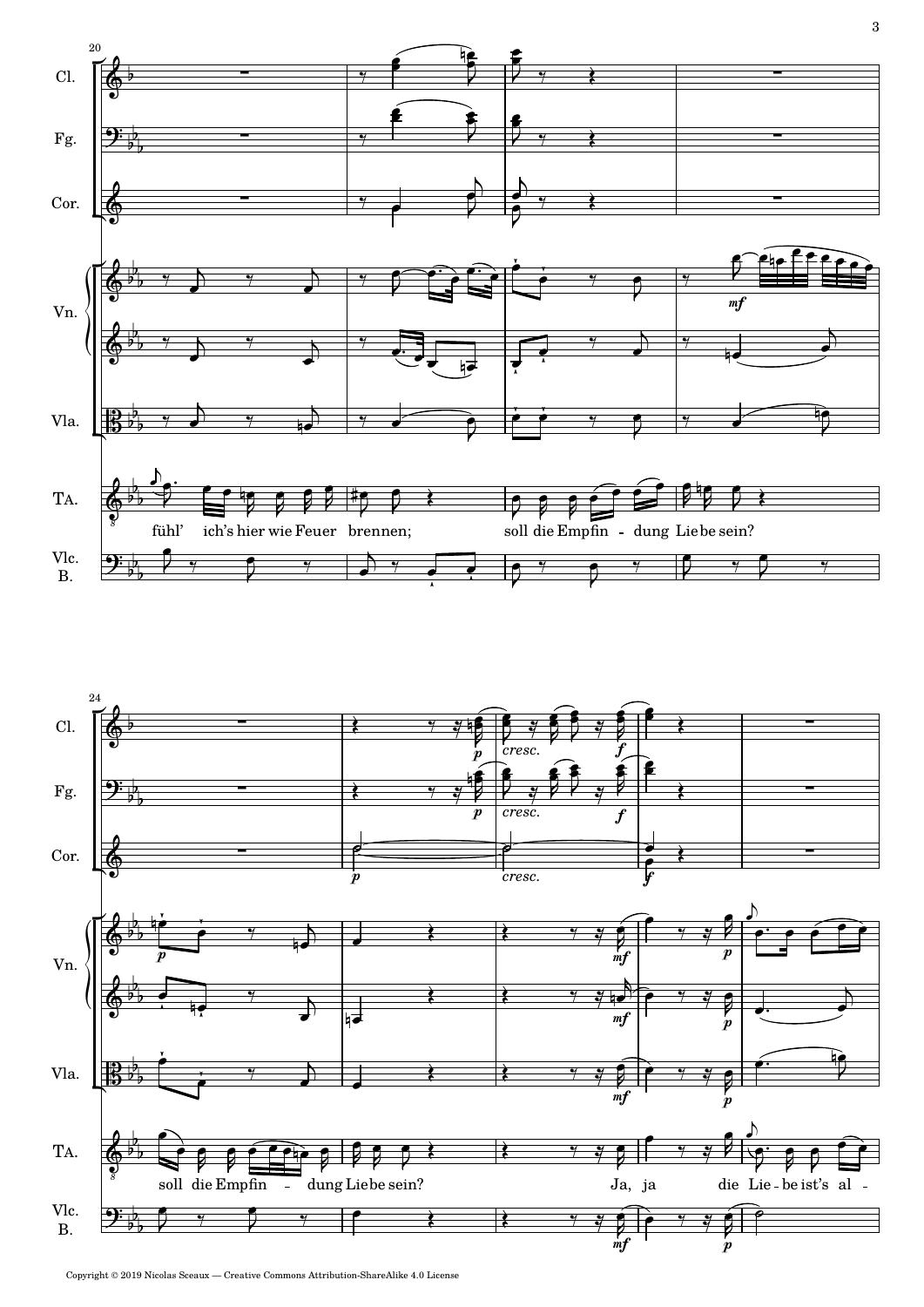



Copyright © 2019 Nicolas Sceaux — Creative Commons Attribution-ShareAlike 4.0 License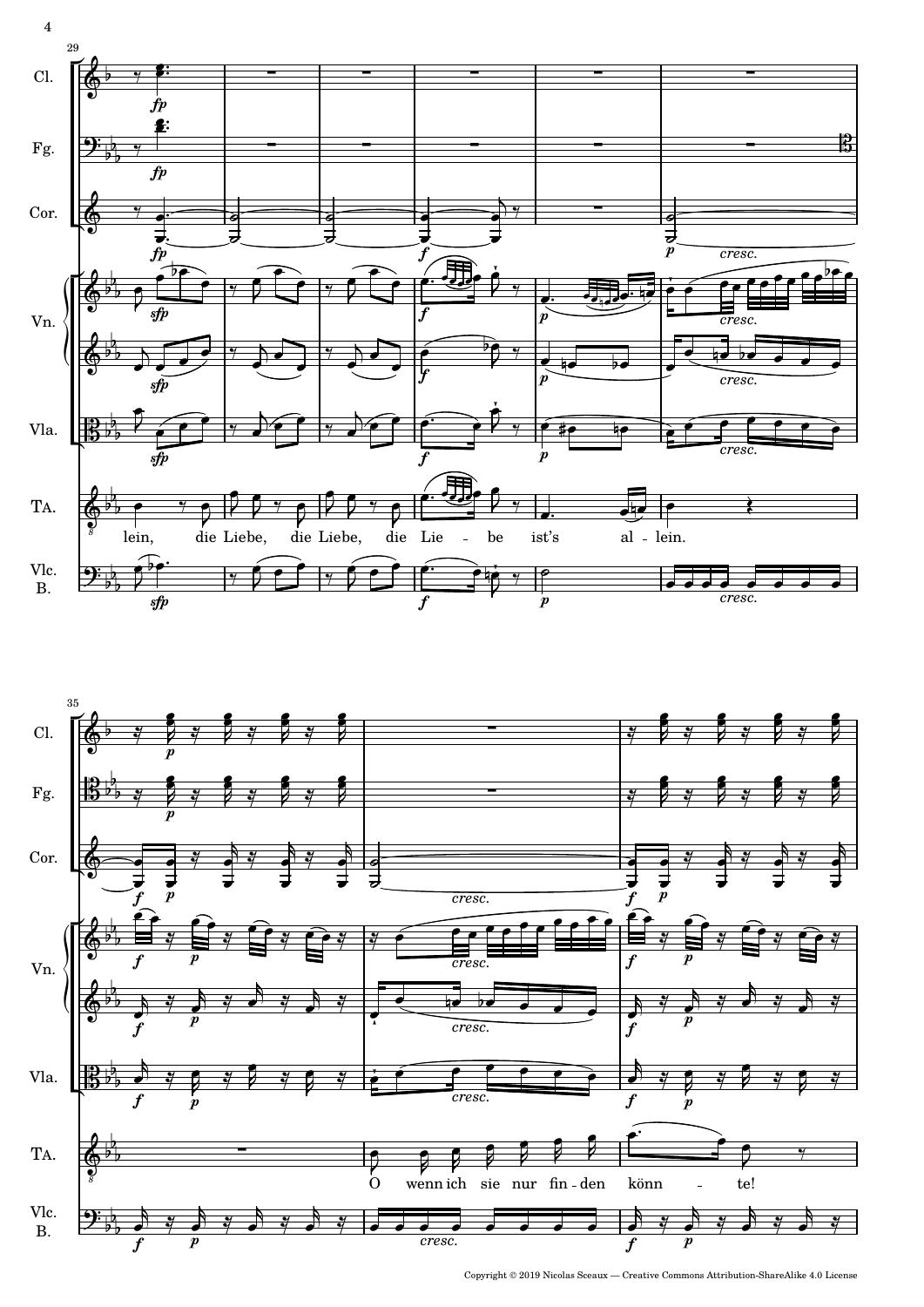

![](_page_4_Figure_1.jpeg)

Copyright © 2019 Nicolas Sceaux — Creative Commons Attribution-ShareAlike 4.0 License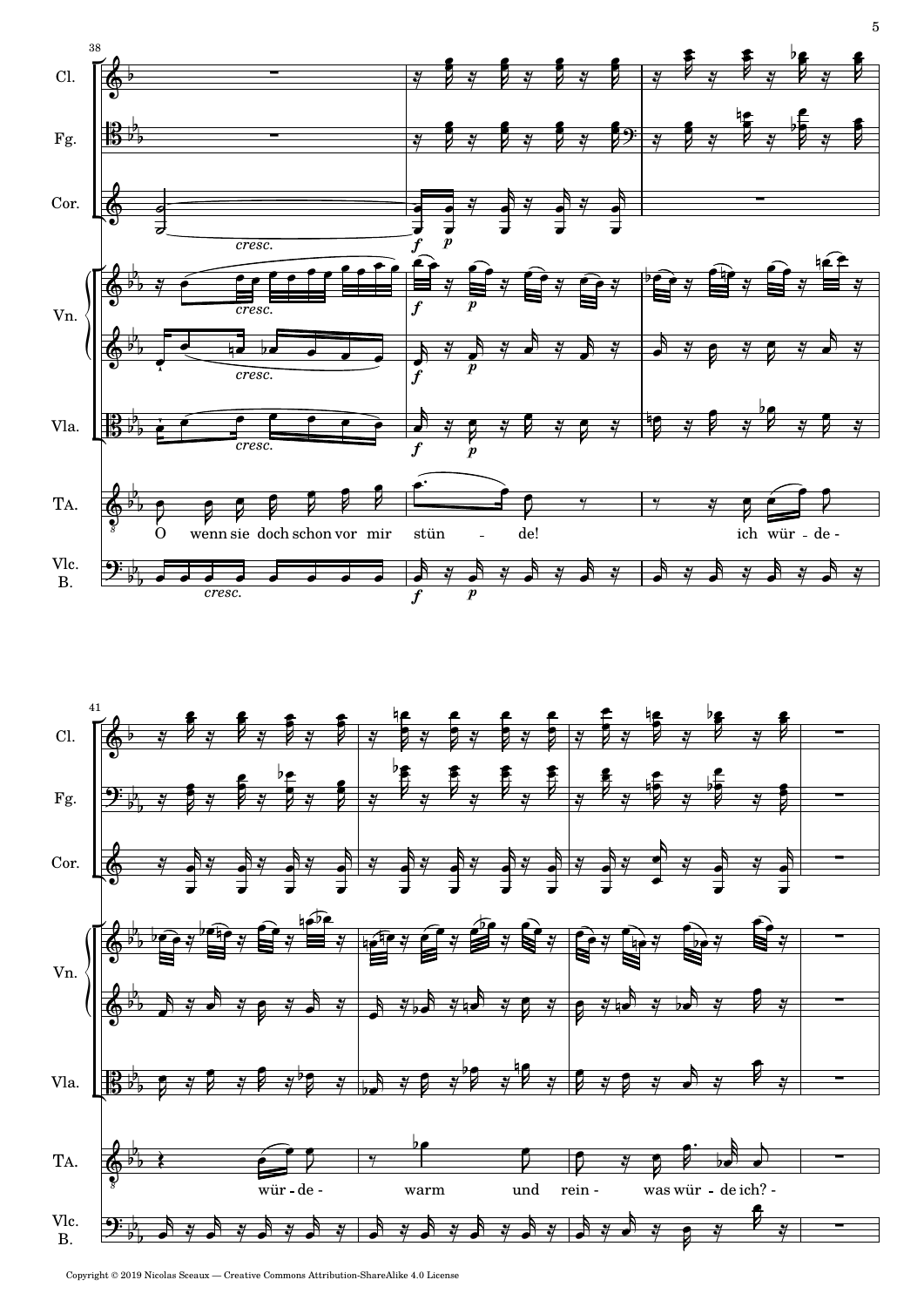![](_page_5_Figure_0.jpeg)

![](_page_5_Figure_1.jpeg)

 $\overline{6}$